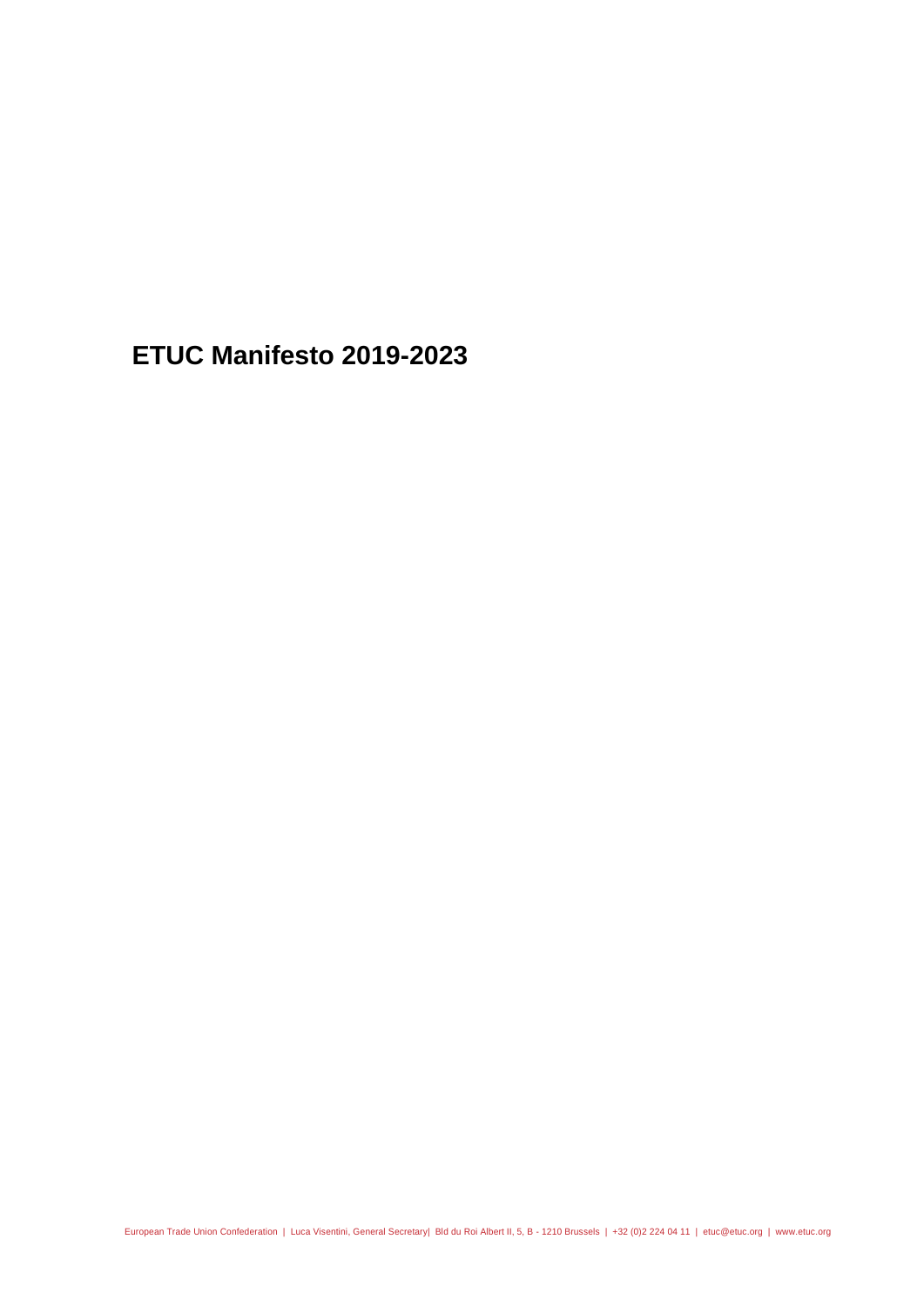## **ETUC Manifesto 2019-2023**

We are living through a crucial and challenging moment for Europe and the European trade union movement.

The effects of unregulated globalisation, economic crisis and austerity; the changes in the economy and labour market due to climate change, digitalisation and automation; the attacks on workers' and trade union rights and on the European social model; the growth of inequalities within and between countries; the issue of migration and mobility flows, often leading to discrimination and exploitation – the rise of far-right, nationalist, neo-fascist and xenophobic forces threatening human and social rights and putting the democratic values of the European Union at risk – all these raise major concerns for the future of Europe and of European working people.

The trade union movement has a responsibility to defend democracy and the European social model, the most important achievement of the last century, based on peace, human, workers', social and environmental rights, on fair and equal living and working conditions including quality public services and education systems.

To achieve this, the ETUC and its affiliates have designed sound policies for the future of the European economy, society and labour market and will put in place strong and efficient tools and actions to reinforce the role of trade unions in delivering concrete and positive results for workers, particularly focusing on:

\*\*\*

A new, progressive and sustainable economic policy; pay rises and upward wage convergence between countries and sectors; employment in quality jobs and a reduction in the working week with no cut in pay and control over working time arrangements; defence and extension of workers' rights, social protection and public services; relaunching social dialogue, strengthening collective bargaining, extending its coverage and promoting workers' participation; just transition, sustainable globalisation and progressive trade; fair mobility and a common migration and asylum policy, based on respect for rights and equal treatment.

This is the best way to improve the working and living conditions of our members and to shape the future of the world of work.

\*\*\*

We will build a renewed and stronger trade union movement, able to organise and mobilise, to cope with the challenges we have in front of us, to anticipate and shape the changes ahead; a trade union movement that participates in strengthening democracy and social progress in Europe.

A strong trade union movement for the future, able to change existing economic and labour market policies, and to include those who are now excluded from rights and protection and are not treated equally: women, young and precarious workers, self-employed and platform workers, workers in the informal economy, migrants and mobile workers, people with disabilities or affected by any form of discrimination, including on sexual orientation and gender identity.

The European trade union movement will build *A Fairer Europe for Workers*.

The social contract underpinning the EU social market economy is under threat, because of austerity measures, cuts and deregulation implemented across Europe as the wrong reaction to the economic crisis and because of social and wage dumping and labour exploitation and abuses. The European Pillar of Social Rights and the new social legislation are important steps to restore the European Social Model, but on their own they will not be enough.

\*\*\*